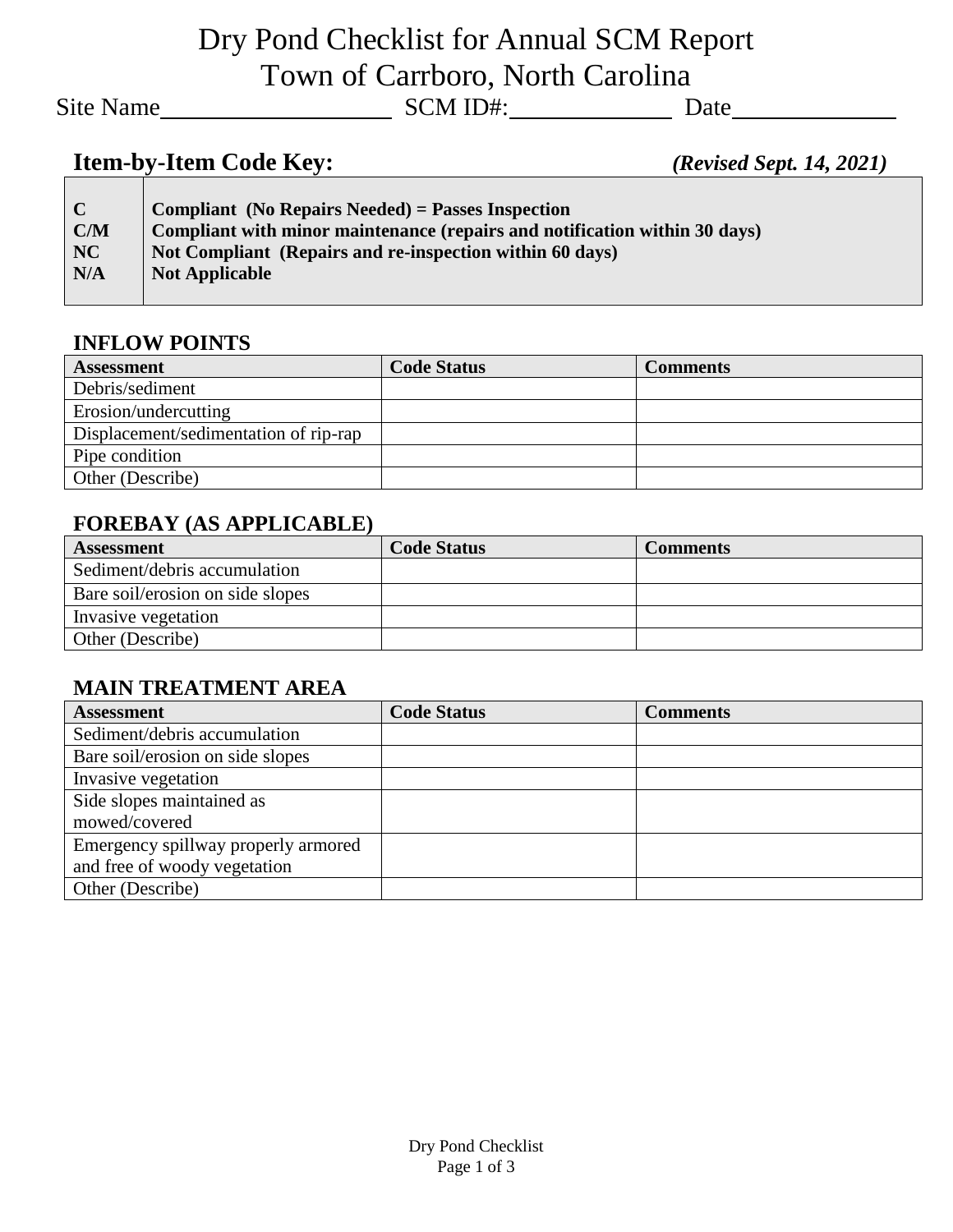# Dry Pond Checklist for Annual SCM Report Town of Carrboro, North Carolina

Site Name
Site Name
Site Name
SCM ID#:
SCM ID#:
SCM ID#:
SCM ID#:
SCM ID#:
SCM ID#:
SCM ID#:
SCM ID#:
SCM ID#:
SCM ID#:
SCM ID#:
SCM ID#:
SCM ID#:
SCM ID#:
SCM ID#:
SCM ID#:
SCM ID#:
SCM ID#:
SCM ID#:
SCM ID#:
SCM ID#:
SCM

#### **EMBANKMENT**

| <b>Assessment</b>                 | <b>Code Status</b> | <b>Comments</b> |  |
|-----------------------------------|--------------------|-----------------|--|
| Bare soil, erosion, loss of dam   |                    |                 |  |
| material                          |                    |                 |  |
| Shrubs/trees present $($ >3'tall) |                    |                 |  |
| Animal burrows                    |                    |                 |  |
| Grass cover is eroding/unhealthy  |                    |                 |  |
| Signs of seepage on downstream    |                    |                 |  |
| face                              |                    |                 |  |
| Other (Describe)                  |                    |                 |  |

*\* Note: It is recommended that shrubs/trees if present on the embankment be removed if greater than 3' tall*

#### **OUTLET DEVICE**

| <b>Code Status</b> | <b>Comments</b> |
|--------------------|-----------------|
|                    |                 |
|                    |                 |
|                    |                 |
|                    |                 |
|                    |                 |
|                    |                 |
|                    |                 |
|                    |                 |
|                    |                 |

*\* Note: It is recommended that the pond drain be exercised twice a year to prevent freezing*

#### **MISCELLANEOUS**

| <b>Assessment</b>               | <b>Code Status</b> | Comments |
|---------------------------------|--------------------|----------|
| Trash/debris                    |                    |          |
| Access                          |                    |          |
| Evidence of routine maintenance |                    |          |
| being performed?                |                    |          |
| Other (Describe)                |                    |          |

#### **PHOTOGRAPHS**

Attach low-resolution, digital color photographs of the site and SCM features. Include captions describing the photographs.